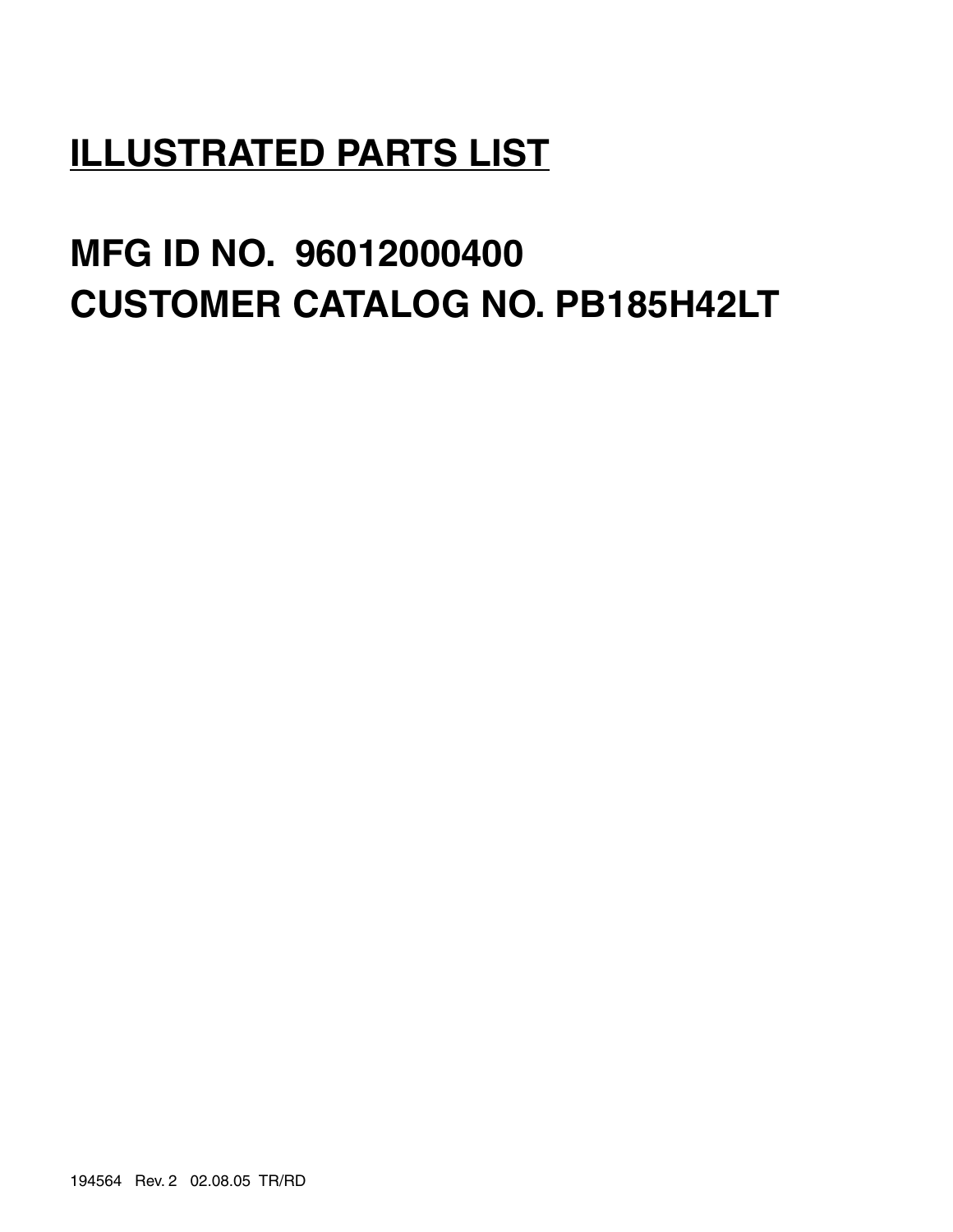### **DECALS**

| 9                                                             |                                                                                                                   | 16<br>11<br>8                                                                                                                                                                                                                                                                           |                                                                   | 3                                                                                                               | 10<br>20                                                                                                                                                                                                                                                                                           |
|---------------------------------------------------------------|-------------------------------------------------------------------------------------------------------------------|-----------------------------------------------------------------------------------------------------------------------------------------------------------------------------------------------------------------------------------------------------------------------------------------|-------------------------------------------------------------------|-----------------------------------------------------------------------------------------------------------------|----------------------------------------------------------------------------------------------------------------------------------------------------------------------------------------------------------------------------------------------------------------------------------------------------|
|                                                               |                                                                                                                   | 14                                                                                                                                                                                                                                                                                      |                                                                   |                                                                                                                 | 12<br>13                                                                                                                                                                                                                                                                                           |
| <b>KEY</b>                                                    | <b>PART</b>                                                                                                       |                                                                                                                                                                                                                                                                                         | <b>KEY</b>                                                        | <b>PART</b>                                                                                                     |                                                                                                                                                                                                                                                                                                    |
| NO.<br>1<br>3<br>4<br>5<br>6<br>7<br>8<br>9<br>10<br>11<br>12 | NO.<br>193939<br>186164<br>189289<br>189288<br>170563<br>194554<br>179128<br>172740<br>157140<br>172743<br>173587 | <b>DESCRIPTION</b><br>Decal Oper<br>Decal Hood LH<br>Decal Side Panel Logo<br>Decal HP Engine<br>Decal Warning, Keep Hand Away<br><b>Decal Replacement Parts</b><br>Decal Deck "B" 42"<br>Decal Fender Logo<br>Decal Fender Danger E/F<br>Decal Ins Strg Whl<br>Decal Fend Reflector Rh | NO.<br>13<br>14<br>16<br>20<br>- -                                | NO.<br>173589<br>160396<br>186163<br>145005<br>179768X428<br>179769X428<br>178392<br>138311<br>194563<br>194564 | <b>DESCRIPTION</b><br>Decal Fend Reflector Lh<br>Decal V-Belt Schematic<br>Decal Hood Rh<br>Decal Bat Dan/Psn<br>Pad Footrest LH<br>Pad Footrest RH<br>Decal Chass Disconnect LTH 2000<br>Decal Handle Lft Height Adjust<br>Manual Operator's E&F<br><b>Manual Parts E&amp;F</b>                   |
|                                                               | <b>WHEELS AND TIRES</b>                                                                                           |                                                                                                                                                                                                                                                                                         | <b>KEY</b><br>NO.                                                 | <b>PART</b><br>NO.                                                                                              | <b>DESCRIPTION</b>                                                                                                                                                                                                                                                                                 |
| 1                                                             | 0                                                                                                                 | 5,8<br>4,10<br>7<br>3,9<br>11                                                                                                                                                                                                                                                           | 1<br>$\overline{c}$<br>3<br>4<br>5<br>6<br>7<br>$\bf8$<br>9<br>10 | 59192<br>65139<br>106222X<br>59904<br>106732X421<br>278H<br>9040H<br>106108X421<br>138468<br>7152J              | Cap Valve Tire<br><b>Stem Valve</b><br>Tire FT 15 x 6 0 - 6 Service<br>Tube Front (Service Item Only)<br>Rim Asm 6" front Service<br>Fitting Grease (Front Wheel Only)<br>Bearing Flange (Front Wheel nly)<br>Rim Asm 8" rear Service<br>Tire RT 20 x 8-8 Service<br>Tube Rear (Service Item Only) |

- - 144334 Sealant, Tire ( 10 oz. Tube)

10 7152J Tube Rear (Service Item Only) 11 104757X421 Cap Axle Blk 1 50 x 1 00

**NOTE:** All component dimensions given in U.S. inches 1 inch =  $25.4 \text{ mm}$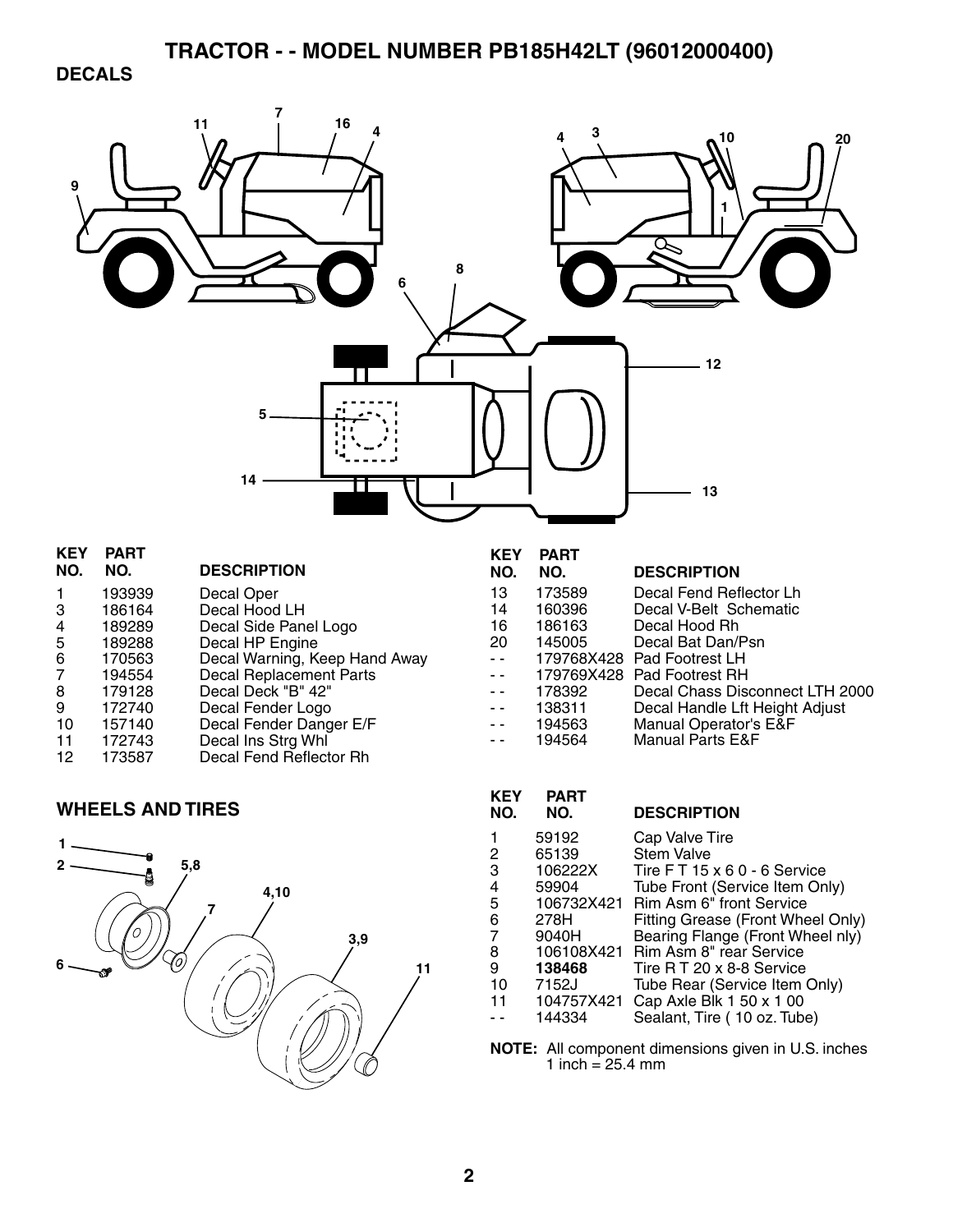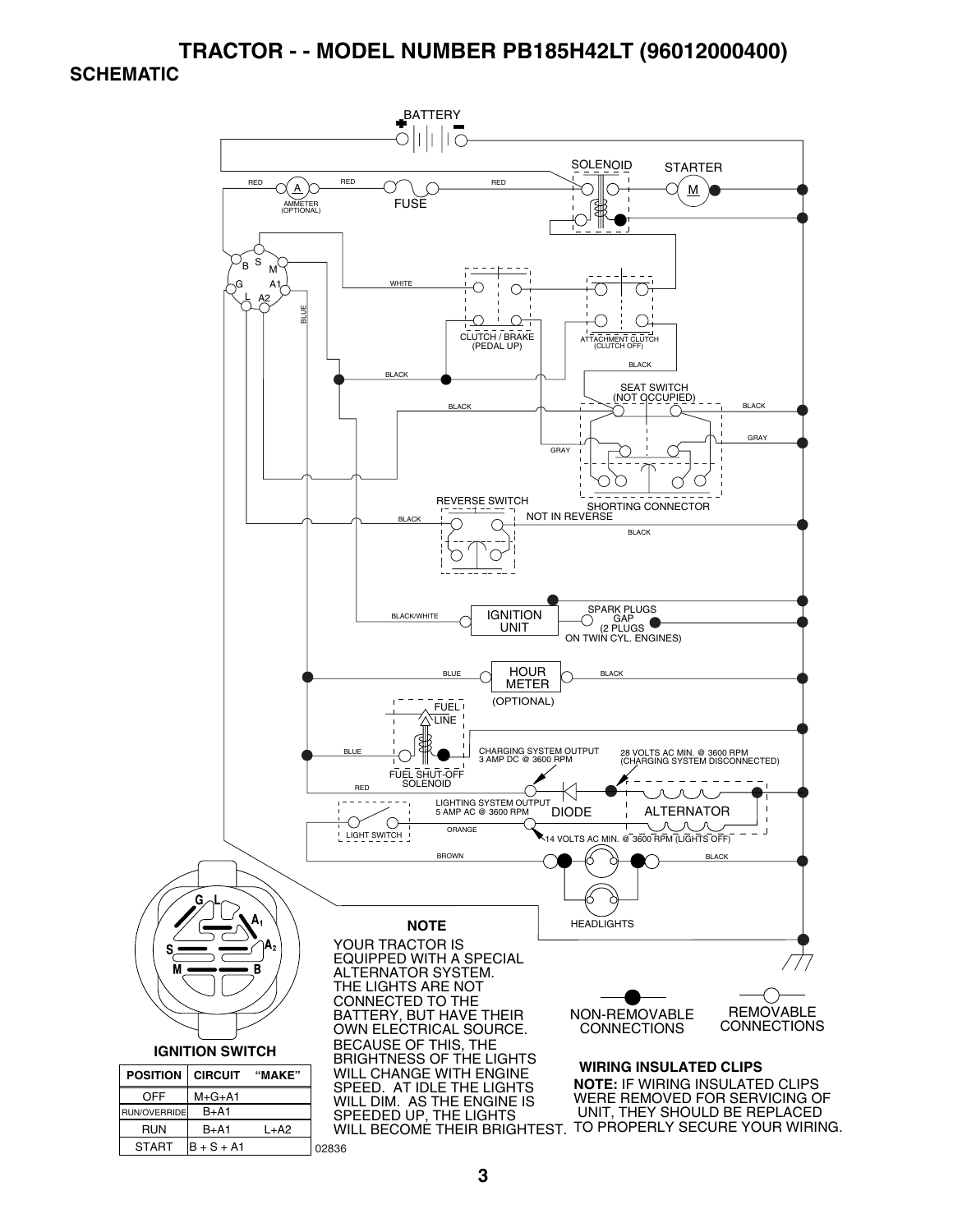**TRACTOR - - MODEL NUMBER PB185H42LT (96012000400) ELECTRICAL** 

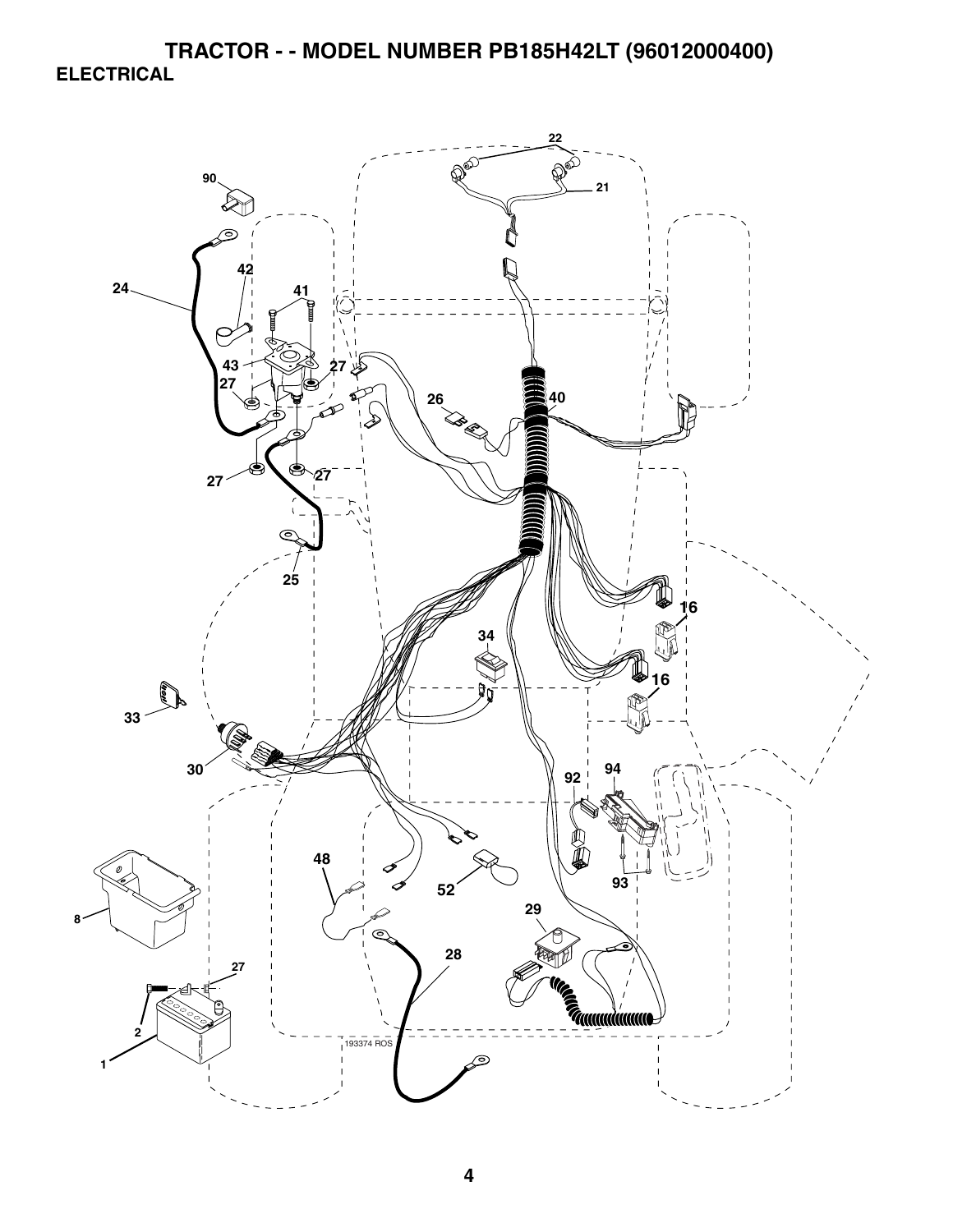## **TRACTOR - - MODEL NUMBER PB185H42LT (96012000400) ELECTRICAL**

| <b>KEY</b> | <b>PART</b> |                                       |
|------------|-------------|---------------------------------------|
| NO.        | NO.         | <b>DESCRIPTION</b>                    |
| 1          | 163465      | Battery                               |
| 2          | 74760412    | Bolt Hex Hd 1/4-20 unc x 3/4          |
| 8          | 176689      | <b>Box Battery</b>                    |
| 16         | 176138      | Switch Interlock                      |
|            | 21 183759   | <b>Harness Socket Light</b>           |
|            | 22 4152J    | Bulb, Light # 1156                    |
|            | 24 4799J    | <b>Cable Battery</b>                  |
|            | 25 146147   | Cable Battery 6 Ga. Red w/16 wire 44" |
|            | 26 175158   | Fuse                                  |
|            | 27 73510400 | Nut Keps Hex 1/4-20 unc               |
|            | 28 4207J    | Cable Ground 12" Blk 6 Ga.            |
|            | 29 192749   | <b>Switch Seat</b>                    |
|            | 30 193350   | Switch Ign                            |
|            | 33 140401   | Key Ign Molded Generic                |
|            | 34 110712X  | Switch Light/Reset                    |
|            | 40 193374   | Harness Ign                           |
|            | 41 71110408 | Bolt Fin Hex 1/4-20 unc x 1/2         |
| 42         | 131563      | <b>Cover Terminal Red</b>             |
| 43 —       | 178861      | Solenoid                              |
|            | 48 140844   | Adapter Ammeter                       |
| 52         | 141940      | Protection Loop                       |
|            | 90 180449   | Cover Terminal                        |
|            | 92 193465   | Harness Pigtail Reverse Switch        |
| 93 —       | 192540      | Screw Plastite 10-14 x 2.0            |
| 94         | 191834      | Module Reverse ROS                    |

**NOTE:** All component dimensions given in U.S. inches 1 inch  $= 25.4$  mm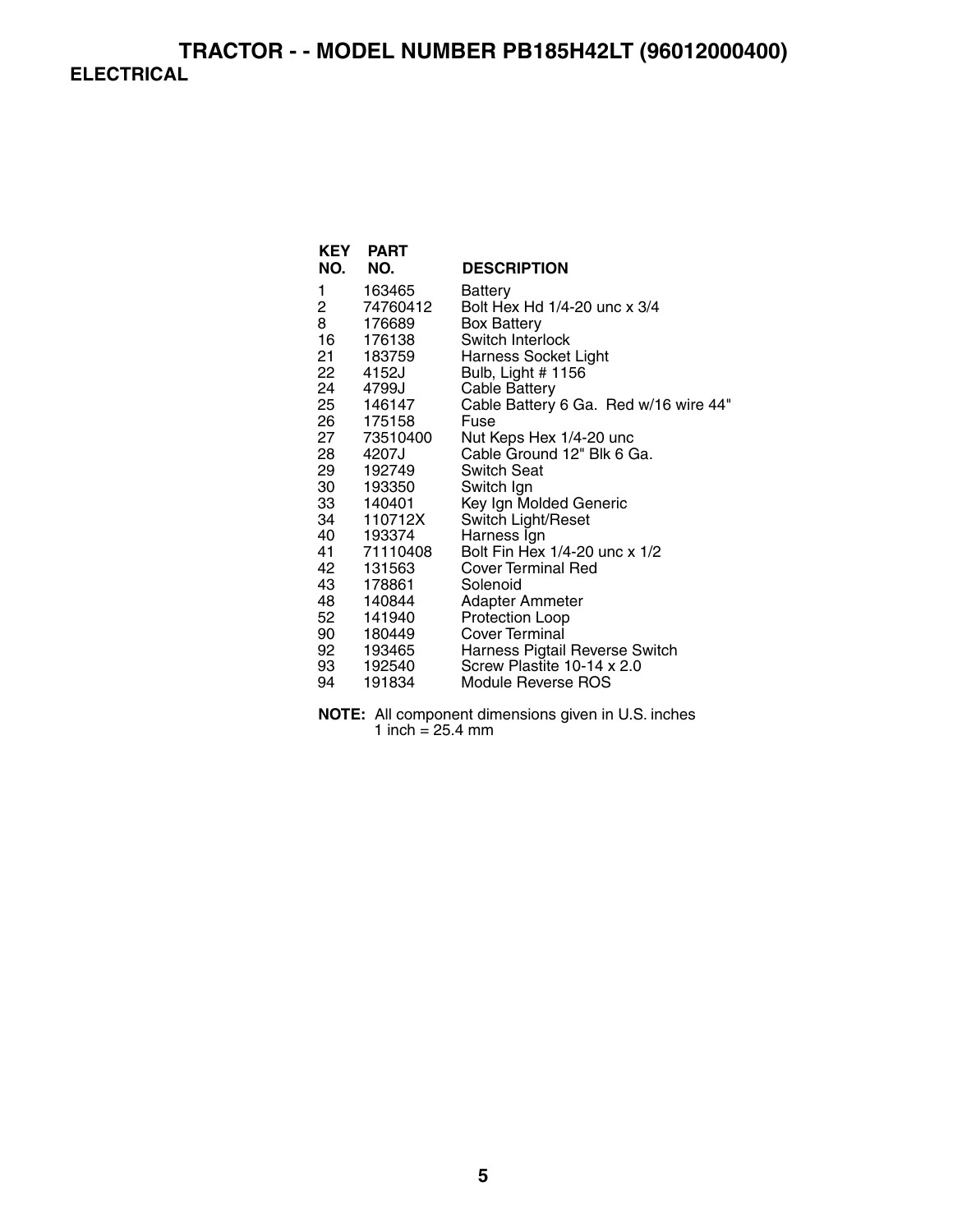**CHASSIS** 

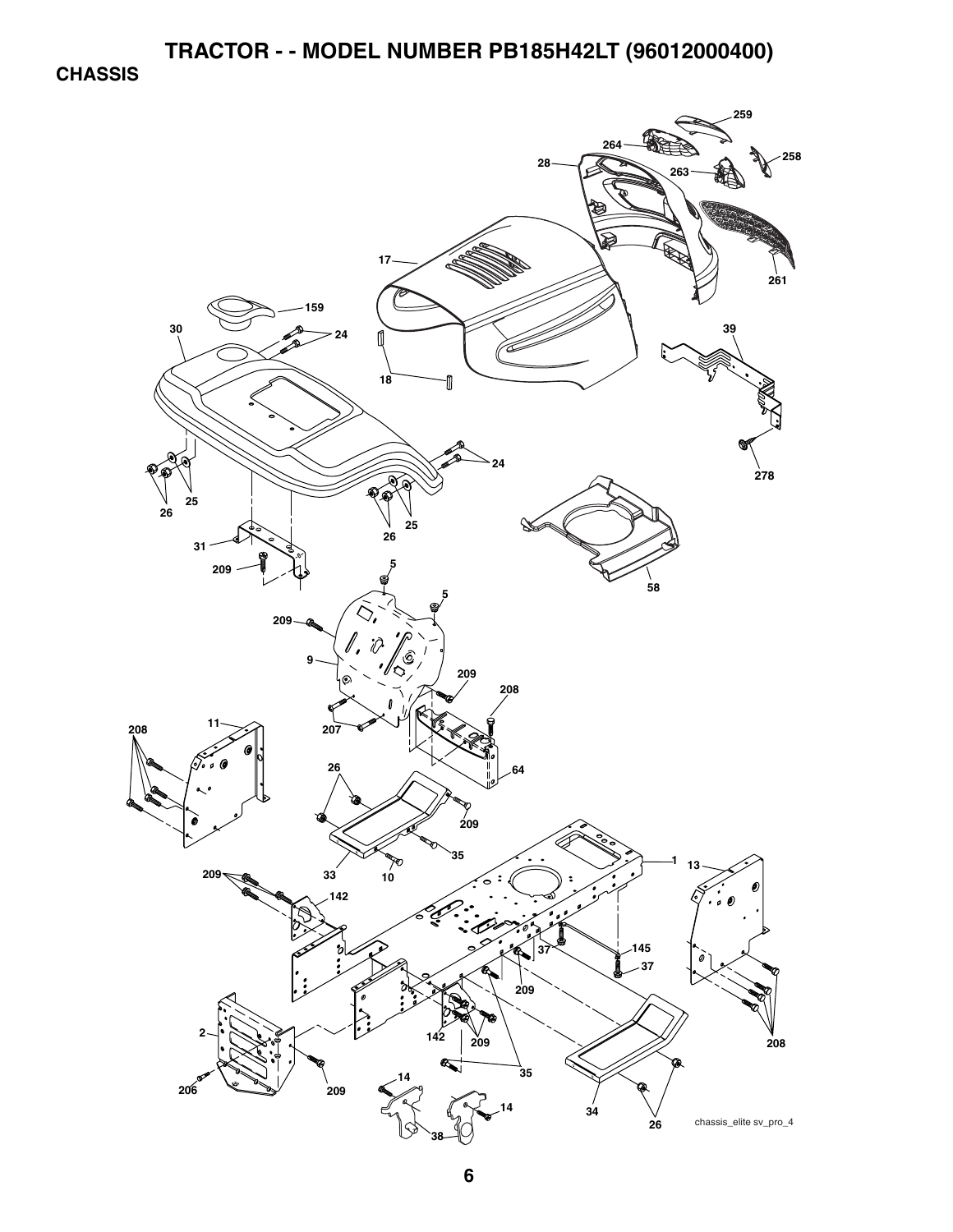**CHASSIS** 

| <b>KEY</b><br>NO. | <b>PART</b><br>NO.               | <b>DESCRIPTION</b>                                      |
|-------------------|----------------------------------|---------------------------------------------------------|
| 1                 | 174619                           | Chassis                                                 |
| 2                 | 176554                           | Drawbar                                                 |
| 5                 | 155272                           | <b>Bumper Hood/Dash</b>                                 |
| 9                 | 193510X010 Dash P/L              |                                                         |
| 10                | 72140608                         | Bolt Carriage 3/8-16 x 1                                |
| 11                | 174996                           | Panel Dash Lh                                           |
| 13                |                                  | 179174X010 Panel Dash Rh                                |
| 14                | 17490608                         | Screw Thdrol 3/8-16 x 1/2                               |
| 17                | 183393X428 Hood                  |                                                         |
| 18                | 184921                           | <b>Bumper Hood</b>                                      |
| 24                | 74780616<br><sup>1</sup> 9131312 | Bolt Fin Hex 3/8-16 unc x 1 Gr. 5                       |
| 25                | 19131312                         | Washer 13/32 x 13/16 x 12 Ga.                           |
| 26                | 73800600                         | Nut Lock Hex W/Ins 3/8-16 unc                           |
| 28                | 183828                           | Grille/Lens Asm (Includes Nos. 258, 259, 261, 263, 264) |
| 30                | 192528X428 Fender                |                                                         |
| 31                | 136619                           | <b>Bracket Fender</b>                                   |
| 33                | 179716X428 Footrest LH           |                                                         |
| 34                | 179717X428 Footrest RH           |                                                         |
| 35                | 72110606                         | Bolt RDHD SHT SQNK 3/8-16 x 3/4                         |
| 37                | 17490508                         | Screw Thdrol 6/16-18 x 1/2 TYT                          |
| 38                | 175710                           | <b>Bracket Asm Pivot Mower Rear</b>                     |
| 39                | 174714                           | <b>Bracket Pivot</b>                                    |
| 58<br>64          | 184322<br>154798                 | Duct Air<br>Dash Lower STLT                             |
| 142               | 175702                           | <b>Plate Reinforcement STLT</b>                         |
| 145               | 156524                           | Rod Pivot Chassis/Hood                                  |
| 159               | 169473X428 Cupholder             |                                                         |
| 206               | 170165                           | Bolt Shoulder 5/16-18                                   |
| 207               | 17670508                         | Screw Thdrol 5/16-18 x 1/2                              |
| 208               | 17670608                         | Screw Thdrol 3/8-16 x 1/2                               |
| 209               | 17000612                         | Screw Hexwsh Thdr 3/8-16 x 3/4                          |
| 258               |                                  | 183835X599 Lens Grille Pro RH                           |
| 259               |                                  | 183834X599 Lens Grille Pro LH                           |
| 261               | 183829X428 Insert Grille         |                                                         |
| 263               | 183833                           | <b>Bezel Grille RH</b>                                  |
| 264               | 183832                           | <b>Bezel Grille LH</b>                                  |
| 278               | 191611                           | Screw 10 x 3/4 Single Lead Hex                          |
| - -               | 5479J                            | Plug BTN BIK                                            |
| - -               | 187801                           | <b>Plug Dome Plastic</b>                                |
|                   |                                  |                                                         |

**NOTE:** All component dimensions given in U.S. inches 1 inch = 25.4 mm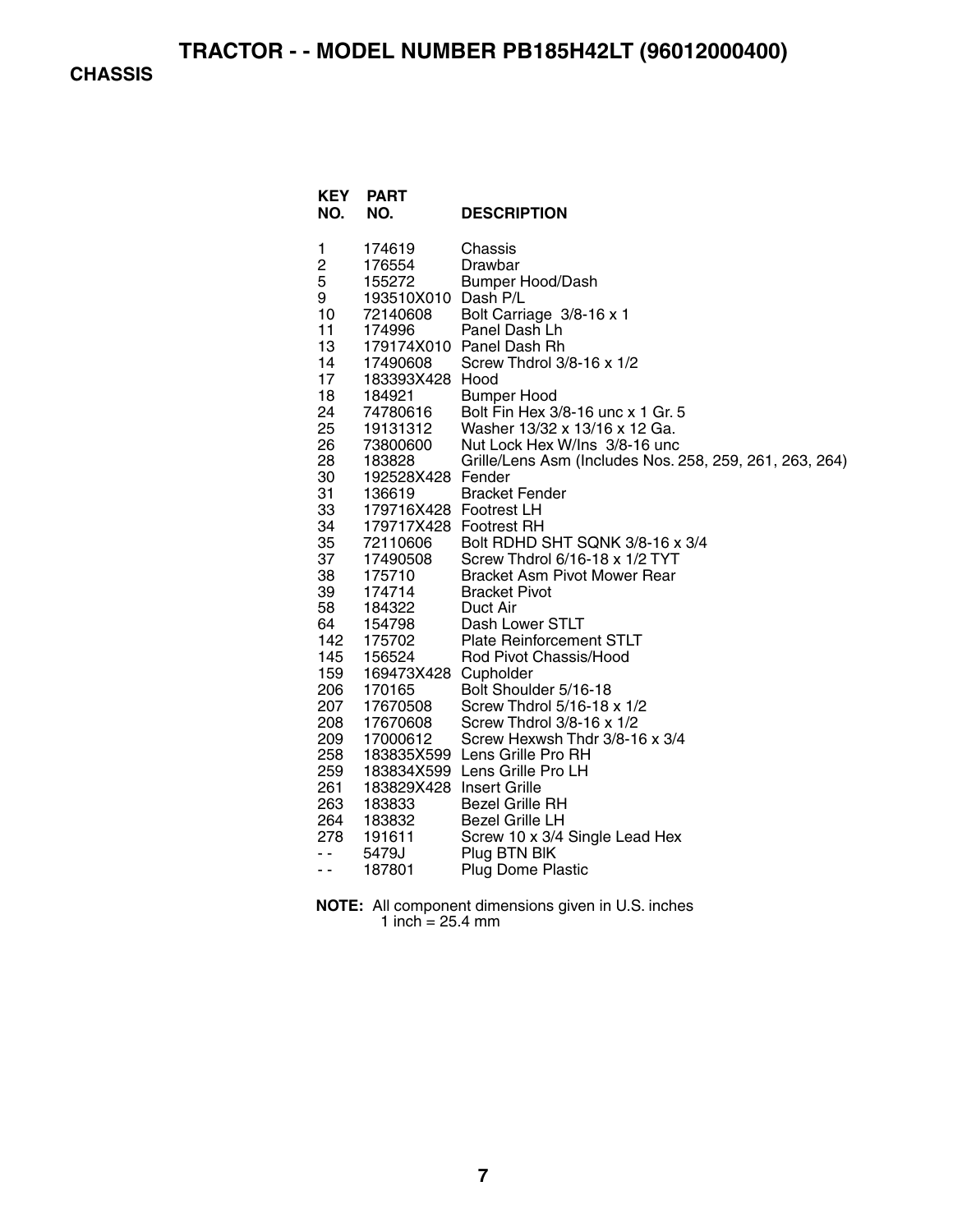**DRIVE** 

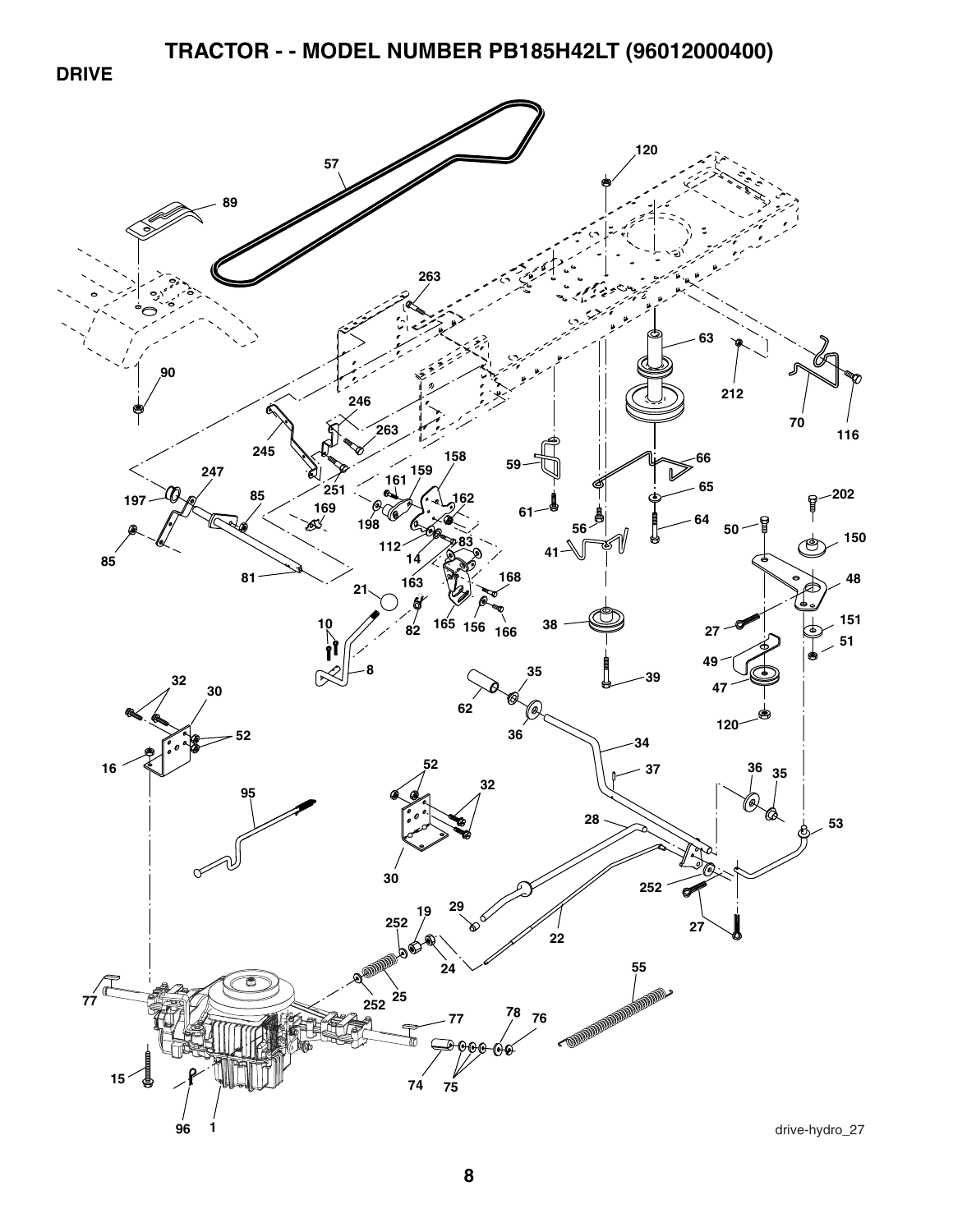#### **DRIVE**

| <b>KEY</b><br>NO. | <b>PART</b><br>NO.  | <b>DESCRIPTION</b>                                                            |
|-------------------|---------------------|-------------------------------------------------------------------------------|
| 1                 |                     | Transaxle Peerless LTH 2000<br>(Order Parts From Transaxle Manu-<br>facturer) |
| 8                 | 192706              | <b>Rod Shift</b>                                                              |
| 10                | 76020416            | Pin Cotter 1/8 x 1 CAD                                                        |
| 14                | 10040400            | Washer Lock Hvy Helical                                                       |
| 15                | 74490544            | Bolt, Hex FLGHD 5/16-18 Gr. 5                                                 |
| 16                | 73800500            | Nut Lock Hex W/Ins 5/16-18 unc                                                |
| 19                | 73800600            | Nut Lock Hex W/Wsh 3/8-16 unc                                                 |
| 21                | 140845              | Knob, Round 1/2-13                                                            |
| 22                | 178141              | Rod, Brake Hydro                                                              |
| 24                | 73350600            | Nut                                                                           |
| 25                | 106888X             | Spring, Brake Rod                                                             |
| 27                | 76020412            | Pin Cotter 1/8 x 3/4 CAD.                                                     |
| 28                | 175765              | Rod, Parking Brake                                                            |
| 29                | 71673               | Cap, Parking Brake                                                            |
| 30                | 169592              | Bracket, Transaxle<br>Bolt Hex Hd 5/16-18 unc x 3/4                           |
| 32<br>34          | 74760512<br>175578  | Shaft, Foot Pedal                                                             |
| 35                | 120183X             | Bearing, Nylon                                                                |
| 36                | 19211616            | Washer                                                                        |
| 37                | 1572H               | Pin, Roll                                                                     |
| 38                | 179114              | Pulley, Composite                                                             |
| 39                | 72110622            | Bolt Rdhd 3/8-16 unc x 2-3/4 Gr. 5                                            |
| 41                | 175556              | Keeper, Belt Idler                                                            |
| 47                | 127783              | Pulley, Idler, V-Groove                                                       |
| 48                | 154407              | <b>Bellcrank Clutch Grnd Drv STL</b>                                          |
| 49                | 123205X             | Retainer, Belt                                                                |
| 50                | 72110612            | Bolt Carr Sh 3/8-16 x 1-1/2 Gr. 5                                             |
| 51                | 73680600            | Nut Crownlock 3/8-16 unc                                                      |
| 52<br>53          | 73680500<br>105710X | Nut Crownlock 5/16-18 unc<br>Link, Clutch                                     |
| 55                | 105709X             | Spring, Return, Clutch                                                        |
| 56                | 17060620            | Screw 3/8-16 x 1-1/4                                                          |
| 57                | 178138              | V-Belt, Ground Drive                                                          |
| 59                | 169691              | Keeper, Center Span                                                           |
| 61                | 17120614            | Screw 3/8-16 x .875                                                           |
| 62                | 8883R               | Cover, Pedal                                                                  |
| 63                | 175410              | Pulley, Engine                                                                |
| 64                | 173937              | Bolt Hex 7/16-20 x 4 x Gr. 5-1.5 Thr                                          |
| 65                | 10040700            | Washer                                                                        |
| 66                | 154778              | Keeper Belt Engine                                                            |

| KEY<br>NO. | PART<br>NO. | <b>DESCRIPTION</b>                  |
|------------|-------------|-------------------------------------|
| 70         | 134683      | <b>Guide Belt</b>                   |
| 74         | 137057      | Spacer, Axle                        |
| 75         | 121749X     | Washer 25/32 x 1-1/4 x 16 Ga.       |
| 76         | 12000001    | E-Ring                              |
| 77         | 123583X     | Key, Square                         |
| 78         | 121748X     | Washer 25/32 x 1-5/8 x 16 Ga.       |
| 81         | 178139      | Shaft Asm. Cross Hydro              |
| 82         | 165711      | Spring Torsion T/A                  |
| 83         | 19171216    | Washer 17/32 x 3/4 x 16 Ga.         |
| 85         | 150360      | Nut Lock Center 1/4-28              |
| 89         | 192056X428  | Console, Shift                      |
| 90         | 142432      | Screw Hex Wsh Hi-Lo 1/4-1/2 unc     |
| 95         | 178134      | Disconnect Asm. Rod Bypass LTH      |
| 96         | 4497H       | Retainer Spring 1" Zinc/Cad         |
| 112        | 19091210    | Washer 9/32 x 3/4 x 10 Ga.          |
| 116        | 72140608    | Bolt RDHD SQNK 3/8-16 unc x 1       |
| 120        | 73900600    | Nut Lock Flg 3/8-16 unc             |
| 150        | 175456      | <b>Spacer Retainer</b>              |
| 151        | 19133210    | Washer 13/32 x 2 x 10 Ga.           |
| 156        | 166002      | Washer Srrted 5/16 ID x 1.125       |
| 158        | 165589      | <b>Bracket Shift Mount</b>          |
| 159        | 183900      | Hub Shift                           |
| 161        | 72140406    | Bolt Rdhd Sqnk 1/4-20 x 3/4 Gr. 5   |
| 162        | 73680400    | Nut Crownlock 1/4-20 unc            |
| 163        | 74780416    | Bolt Hex Fin 1/4-20 unc x 1 Gr. 5   |
| 165        | 165623      | <b>Bracket Pivot Lever</b>          |
| 166        | 17490510    | Screw 5/16-18 x 5/8                 |
| 168        | 165492      | <b>Bolt Shoulder 5/16-18 x .561</b> |
| 169        | 165580      | <b>Plate Fastening Lt</b>           |
| 197        | 169613      | Nyliner Snap-In 5/8" ID             |
| 198        | 169593      | 105. Washer Nyl 7/8 ID x            |
| 202        | 72110614    | Bolt Carr Sh 3/8-16 x 1-3/4 Gr. 5   |
| 212        | 145212      | Nut Hex flange Lock                 |
| 245        | 178122      | Strap Torque LH                     |
| 246        | 178121      | <b>Strap Torque RH</b>              |
| 247        | 181462      | <b>Link Shift Transaxle</b>         |
| 251        | 17060516    | Screw 5/16-18 x 1                   |
| 252        | 19131616    | Washer 13/32 x 1 x 16 Ga.           |
| 263        | 17000612    | Screw Hex Wsh Thdr 3/8-16 x 3/4     |

**NOTE:** All component dimensions given in U.S. inches 1 inch = 25.4 mm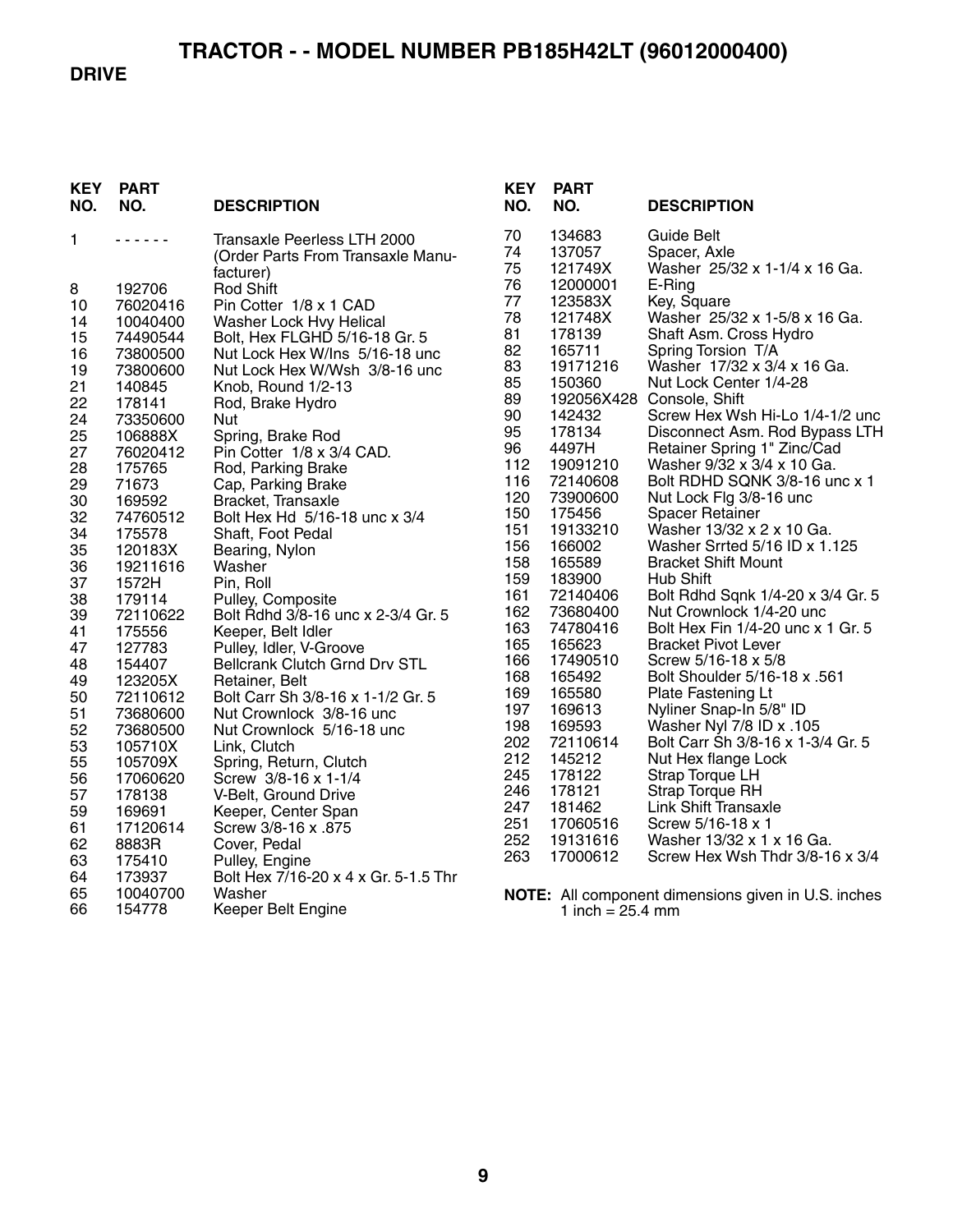# **TRACTOR - - MODEL NUMBER PB185H42LT (96012000400) STEERING ASSEMBLY**

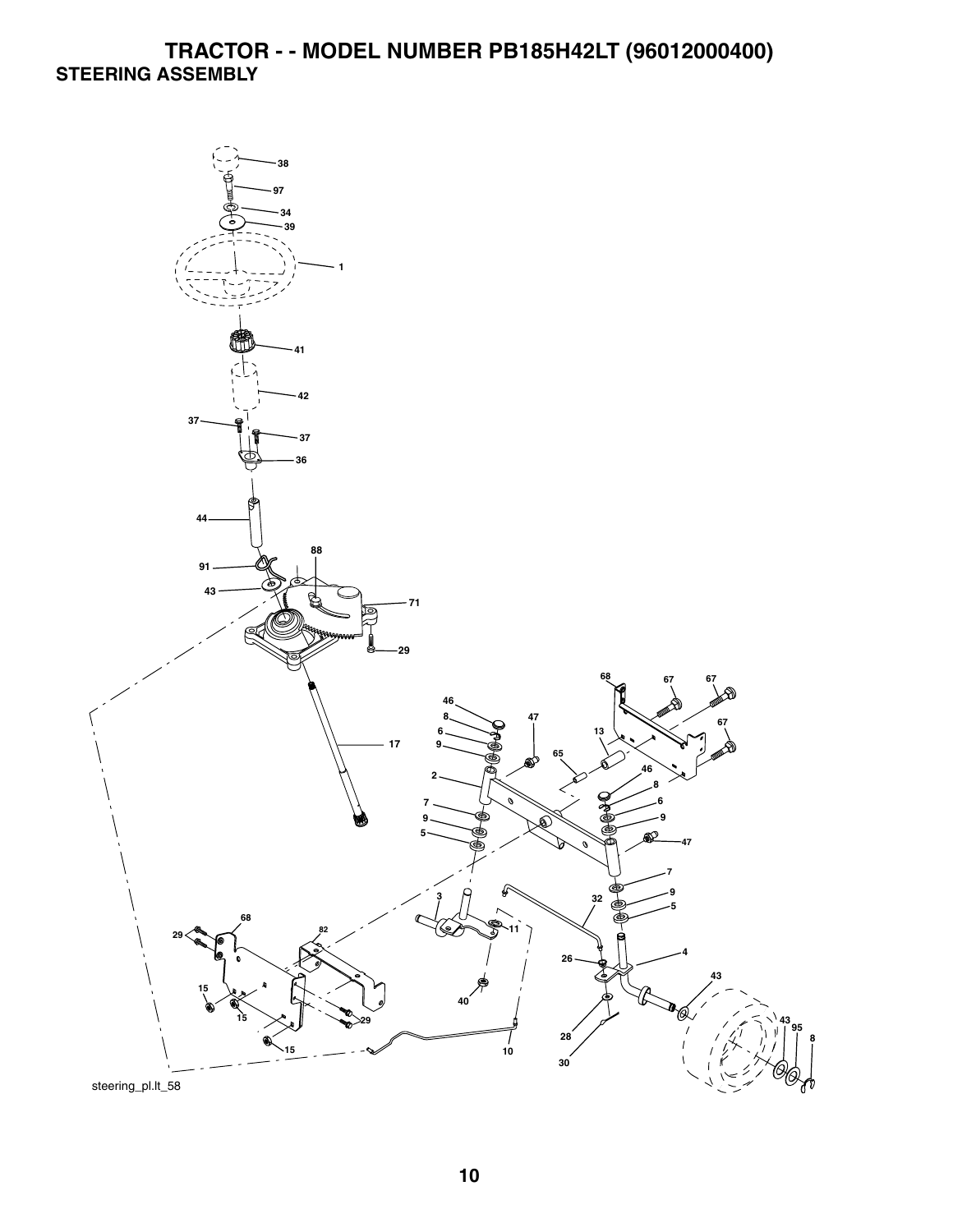**TRACTOR - - MODEL NUMBER PB185H42LT (96012000400) STEERING ASSEMBLY** 

| 1<br>186093X428<br><b>Wheel Steering</b><br>2<br>З<br>175131<br>Axle Asm<br>Spindle Asm LH<br>169840<br>4<br>Spindle Asm RH<br>169839<br>5<br>6266H<br><b>Bearing Race Thrust Harden</b><br>6<br>Washer 25/32 x 1-5/8 x 16 Ga.<br>121748X<br>$\overline{7}$<br>Washer 27/32 x 1-1/4 x 16 Ga.<br>19272016<br>8<br>12000029<br>Ring Klip #t5304-75<br>9<br>3366R<br>Bearing<br>10<br>175121<br>Link Drag<br>11<br>Washer Lock Hvy Hlcl Spr 3/8<br>10040600 |
|----------------------------------------------------------------------------------------------------------------------------------------------------------------------------------------------------------------------------------------------------------------------------------------------------------------------------------------------------------------------------------------------------------------------------------------------------------|
|                                                                                                                                                                                                                                                                                                                                                                                                                                                          |
|                                                                                                                                                                                                                                                                                                                                                                                                                                                          |
|                                                                                                                                                                                                                                                                                                                                                                                                                                                          |
|                                                                                                                                                                                                                                                                                                                                                                                                                                                          |
|                                                                                                                                                                                                                                                                                                                                                                                                                                                          |
|                                                                                                                                                                                                                                                                                                                                                                                                                                                          |
|                                                                                                                                                                                                                                                                                                                                                                                                                                                          |
|                                                                                                                                                                                                                                                                                                                                                                                                                                                          |
|                                                                                                                                                                                                                                                                                                                                                                                                                                                          |
|                                                                                                                                                                                                                                                                                                                                                                                                                                                          |
|                                                                                                                                                                                                                                                                                                                                                                                                                                                          |
| 13<br>Spacer Brg Axle Front<br>136518                                                                                                                                                                                                                                                                                                                                                                                                                    |
| 15<br>Nut Hex Flange Lock<br>145212<br>17                                                                                                                                                                                                                                                                                                                                                                                                                |
| Shaft Asm Steering<br>190753<br>26<br>126847X                                                                                                                                                                                                                                                                                                                                                                                                            |
| <b>Bushing Link Drag</b><br>28<br>Washer 13/32 x 7/8 x 16 Ga.<br>19131416                                                                                                                                                                                                                                                                                                                                                                                |
| 29<br>Screw 3/8-16 x .75<br>17000612                                                                                                                                                                                                                                                                                                                                                                                                                     |
| 30<br>76020412<br>Pin Cotter 1/8 x 3/4                                                                                                                                                                                                                                                                                                                                                                                                                   |
| 32<br>192757<br>Rod Tie                                                                                                                                                                                                                                                                                                                                                                                                                                  |
| 34<br>Washer Lock Hvy Hlcl Spr 5/16<br>10040500                                                                                                                                                                                                                                                                                                                                                                                                          |
| 36<br>155099<br><b>Bushing Strg</b>                                                                                                                                                                                                                                                                                                                                                                                                                      |
| 37<br>152927<br>Screw                                                                                                                                                                                                                                                                                                                                                                                                                                    |
| 38<br>Insert Cap Strg Wh<br>186095X428                                                                                                                                                                                                                                                                                                                                                                                                                   |
| Washer 11/32 ID x 2-3/8 OD 12 Ga.<br>39<br>19113812                                                                                                                                                                                                                                                                                                                                                                                                      |
| 40<br>73540600<br>Crownlock nut                                                                                                                                                                                                                                                                                                                                                                                                                          |
| 41<br><b>Adaptor Wheel Strg</b><br>186737                                                                                                                                                                                                                                                                                                                                                                                                                |
| 42<br>145054X428<br>Boot Steering Dash                                                                                                                                                                                                                                                                                                                                                                                                                   |
| 43<br>Washer 25/32 x 1 1/4 x 16 Ga.<br>121749X                                                                                                                                                                                                                                                                                                                                                                                                           |
| 44<br>190752<br><b>Extension Steering Shaft</b>                                                                                                                                                                                                                                                                                                                                                                                                          |
| 46<br>121232X<br>Cap Spindle Fr Top Blk                                                                                                                                                                                                                                                                                                                                                                                                                  |
| 47<br>183226<br><b>Fitting Grease</b>                                                                                                                                                                                                                                                                                                                                                                                                                    |
| 65<br>160367<br>Spacer Brace Axle                                                                                                                                                                                                                                                                                                                                                                                                                        |
| 67<br>Bolt RDHD SQNK 3/8-16 x 2 1/4<br>72110618                                                                                                                                                                                                                                                                                                                                                                                                          |
| 71<br>175146<br><b>Steering Asm</b>                                                                                                                                                                                                                                                                                                                                                                                                                      |
| 68<br>169827<br>Axle, Brace                                                                                                                                                                                                                                                                                                                                                                                                                              |
| 82<br>169835<br><b>Bracket Susp Chassis Front</b><br>88<br>175118<br>Bolt Shoulder 7/16-20 unc                                                                                                                                                                                                                                                                                                                                                           |
| 91<br>175553<br><b>Clip Steering</b>                                                                                                                                                                                                                                                                                                                                                                                                                     |
| 95<br>Washer Harden .739 x 1.637 x .060<br>188967                                                                                                                                                                                                                                                                                                                                                                                                        |
| Bolt 5/16-18 unc x 4" L Gr. 5<br>97<br>74780564                                                                                                                                                                                                                                                                                                                                                                                                          |

| <b>NOTE:</b> All component dimensions given in U.S. inches |  |  |
|------------------------------------------------------------|--|--|
| 1 inch = $25.4 \text{ mm}$                                 |  |  |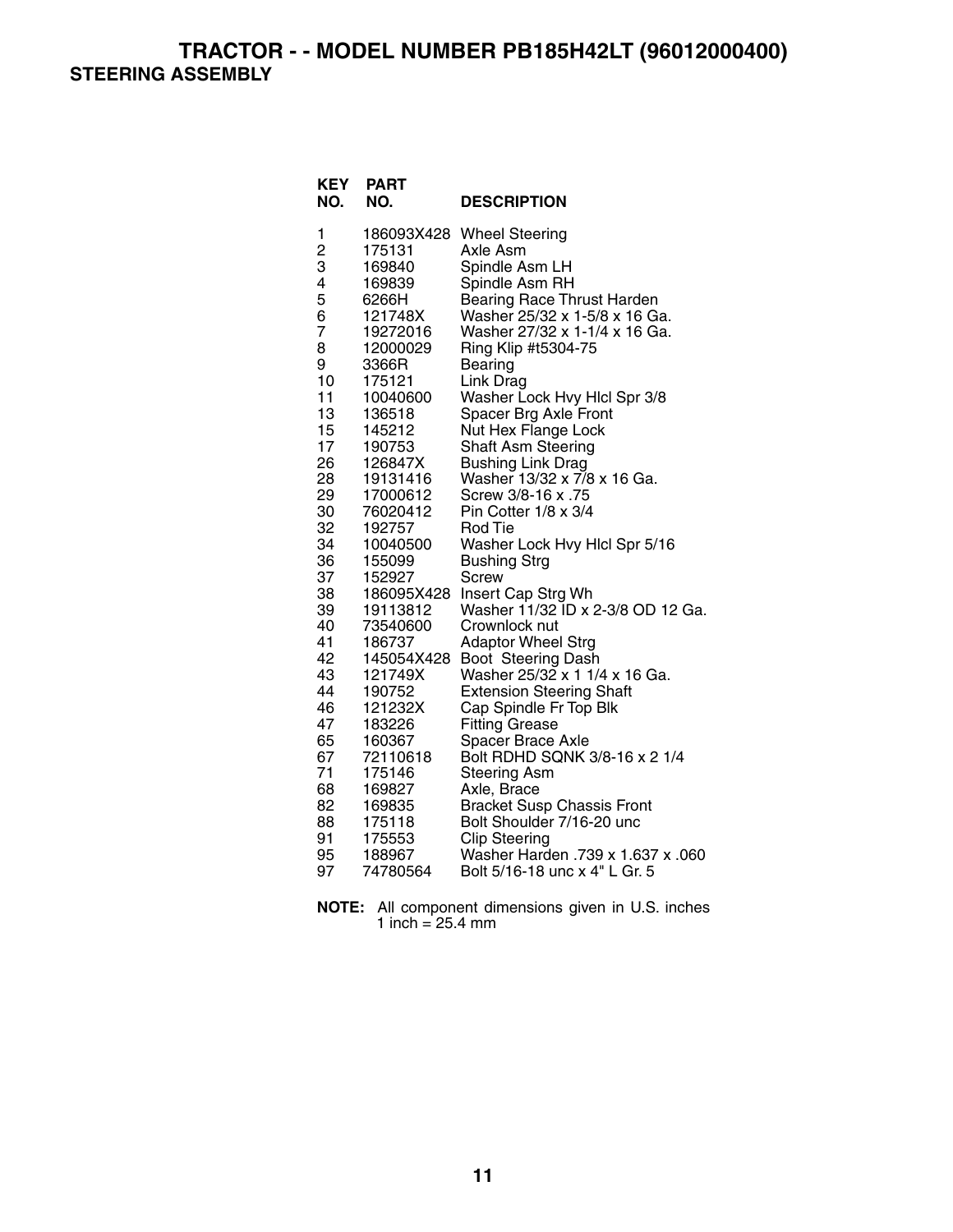**TRACTOR - - MODEL NUMBER PB185H42LT (96012000400) SEAT ASSEMBLY** 



```
seat_lt.knob_13
```

| 13 | 121248X  | Bushing Snap Blk Nyl 50 ld                          |
|----|----------|-----------------------------------------------------|
| 14 | 72050412 | Bolt Rdhd Sqnk 1/4-20 x 1-1/2                       |
| 15 | 134300   | Spacer Split 28x 88                                 |
| 16 | 121250X  | <b>Spring Cprsn</b>                                 |
| 17 | 123976X  | Nut Lock 1/4 Lge Flg Gr. 5 Zinc                     |
| 21 | 171852   | Bolt Shoulder 5/16-18 unc                           |
| 22 | 73800500 | Nut Hex Lock W/Ins 5/16-18                          |
| 24 | 19171912 | Washer 17/32 x 1-3/16 x 12 Ga.                      |
| 25 | 127018X  | Bolt Shoulder 5/16-18 x 62                          |
|    |          |                                                     |
|    |          | NOTE: All component dimensions given in U.S. inches |
|    |          |                                                     |
|    |          | 1 inch = $25.4$ mm                                  |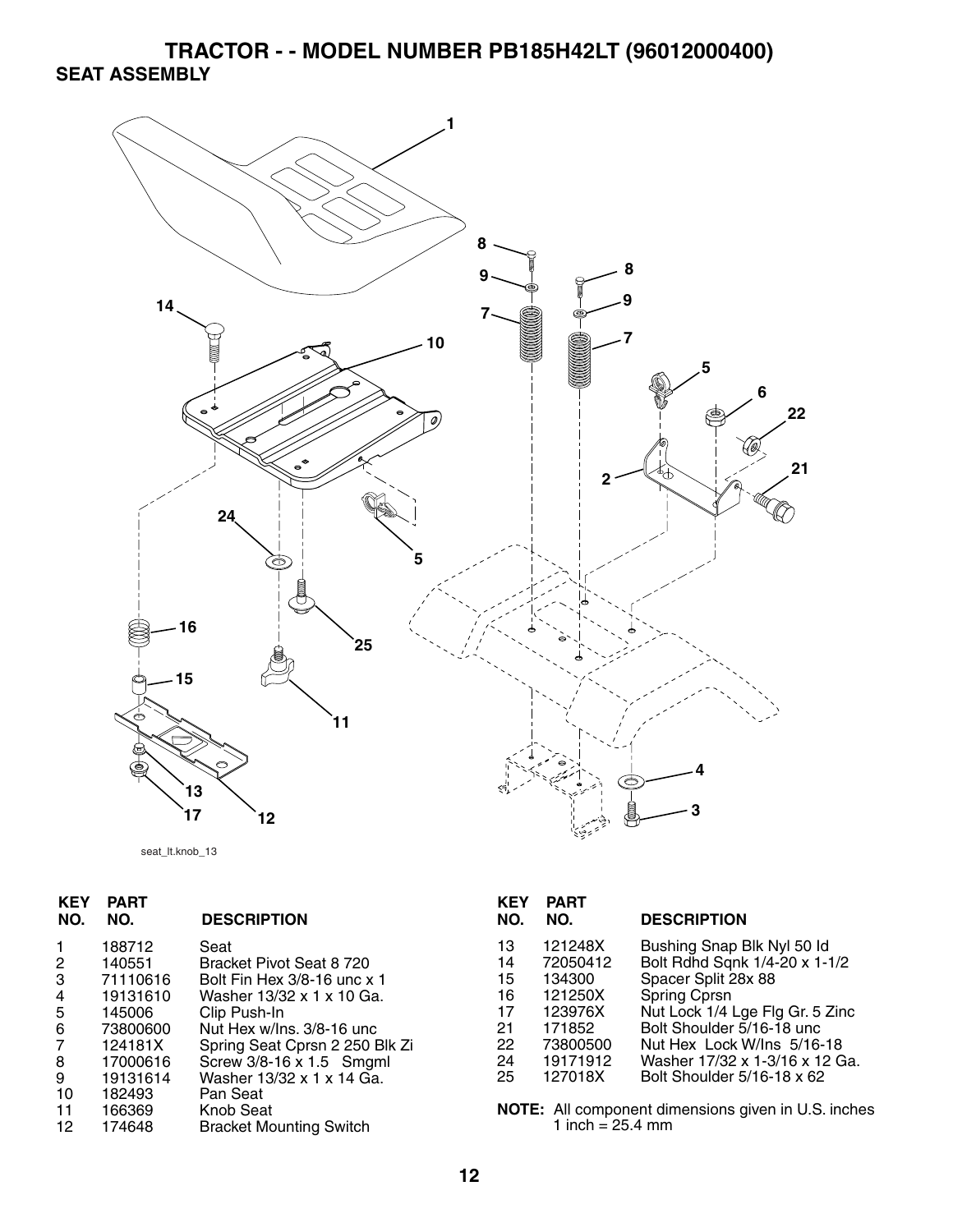#### **ENGINE**

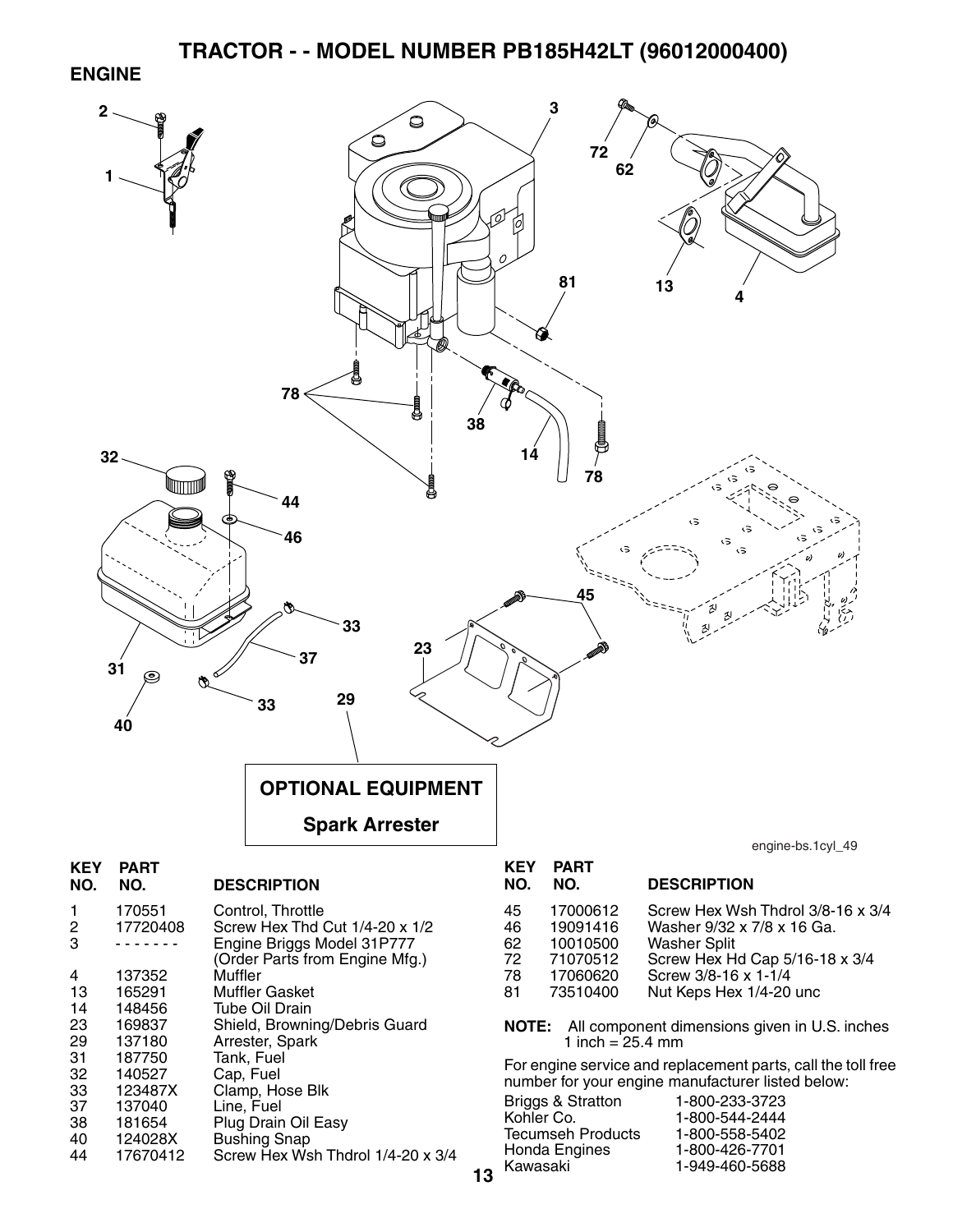**TRACTOR - - MODEL NUMBER PB185H42LT (96012000400) MOWER DECK** 

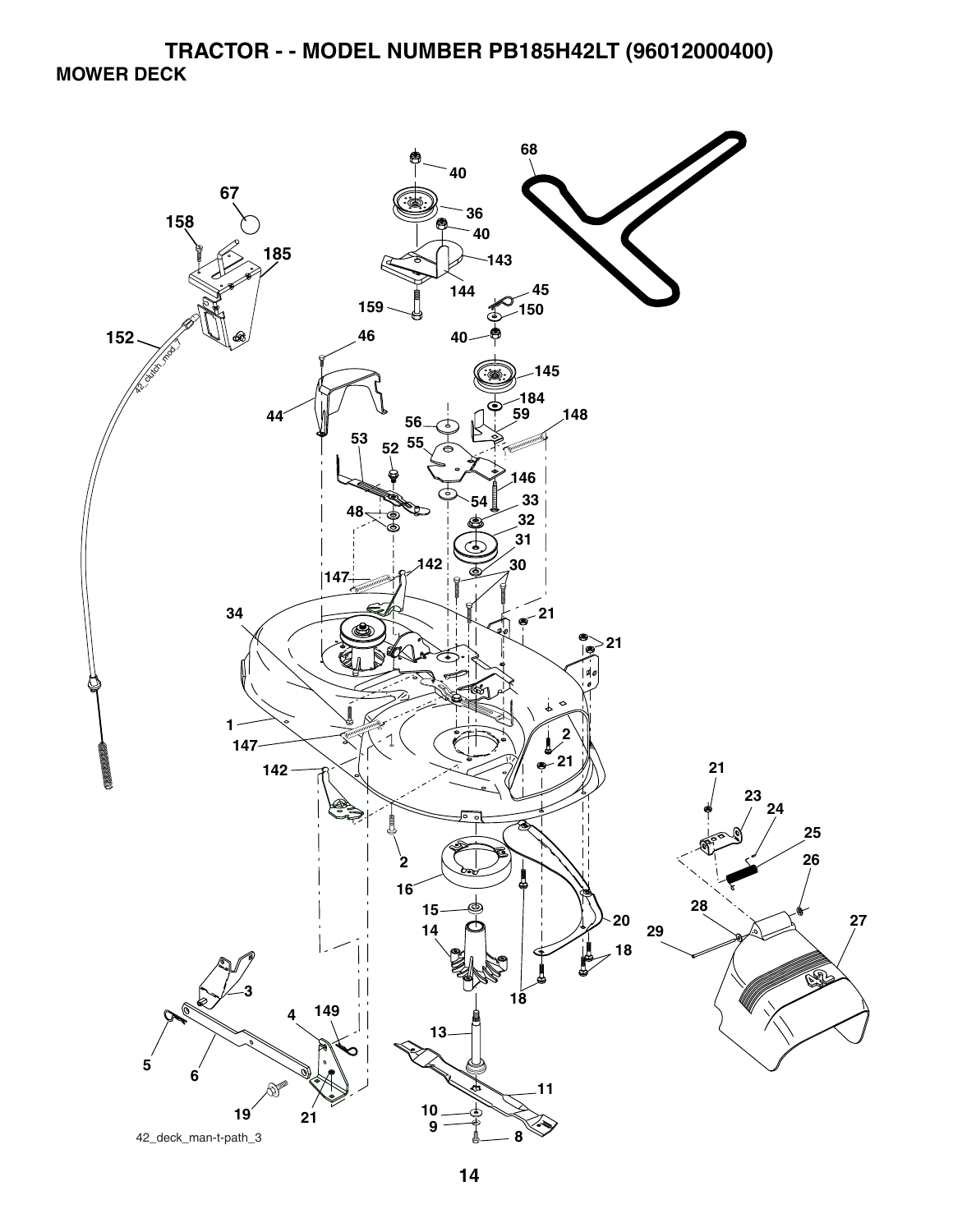# **TRACTOR - - MODEL NUMBER PB185H42LT (96012000400) MOWER DECK**

| <b>KEY</b><br>NO. | <b>PART</b><br>NO. | <b>DESCRIPTION</b>                   | <b>KEY</b><br>NO. | <b>PART</b><br>NO. | <b>DESCRIPTION</b>                                         |
|-------------------|--------------------|--------------------------------------|-------------------|--------------------|------------------------------------------------------------|
| 1                 | 165892             | Mower Deck Assembly, 42"             | 40                | 73900600           | Nut Lock 3/8-16                                            |
| $\sqrt{2}$        | 72140506           | <b>Bolt</b>                          | 44                | 140088             | Guard, Mandrel, LH                                         |
| 3                 | 138017             | Bracket Asm Fr. Sway Bar 3/42        | 45                | 4497H              | Retainer                                                   |
| 4                 | 165460             | Bracket Asm Deck 42" Sway Bar        | 46                | 137729             | Screw, Thdrol 1/4-20 x 5/8 T                               |
| 5                 | 4939M              | <b>Retainer Spring</b>               | 48                | 133944             | Washer, Hardened                                           |
| 6                 | 178024             | <b>Bar Sway Deck</b>                 | 52                | 139888             | Bolt, Shoulder 5/16-18 unc                                 |
| $\,8\,$           | 850857             | Bolt 3/8-24 x 1.25 Gr. 8 patched     | 53                | 184907             | Arm Assembly, Pad, Brake                                   |
| 9                 | 10030600           | Washer, Lock                         | 54                | 178515             | Washer, Hardened                                           |
| 10                | 140296             | Washer, Hardened                     | 55                | 155046             | Arm, Idler                                                 |
|                   |                    | (The following Blades are available) | 56                | 165723             | Spacer, Retainer                                           |
| 11                | 138971             | Blade Mower 42" Hi-Lift              | 59                | 141043             | <b>Guard TUV Idler</b>                                     |
|                   |                    | (for bagging and discharging)        | 67                | 171598             | Knob Round                                                 |
| - -               | 134149             | Blade, Mulching 42" Std              | 68                | 144959             | V-Belt, 42" Mower                                          |
|                   |                    | (for mulching mowers only)           | 142               | 165890             | Arm Spring Brake Mower                                     |
| $ -$              | 139775             | Blade Mulching 42" Premium           | 143               | 157109             | Bracket Arm Idler 42"                                      |
|                   |                    | (For better wear when mulching)      | 144               | 158634             | Keeper Belt 42" Clutch Cable                               |
| 13                | 137645             | Shaft Assembly, Mandrel, Vented      | 145               | 165888             | <b>Pulley Idler Flat</b>                                   |
| 14                | 128774             | Housing, Mandrel, Vented             | 146               | 171977             | <b>Bolt Carriage Idler</b>                                 |
| 15                | 110485X            | Bearing, Ball, Mandrel               | 147               | 131335             | <b>Spring Extension</b>                                    |
| 16                | 174493             | Stripper, Mandrel Deck               | 148               | 169022             | Spring Return Idler                                        |
| 18                | 72140505           | Bolt, Carriage 5/16-18 x 5/8         | 149               | 165898             | <b>Retainer Spring Yellow</b>                              |
| 19                | 132827             | Bolt, Shoulder                       | 150               | 19091210           | Washer 9/32 x 3/4 x 10 Ga.                                 |
| 20                | 159770             | Baffle, Vortex                       | 152               | 169676             | Clutch Cable 42"                                           |
| 21                | 73680500           | Nut                                  | 158               | 17720408           | Screw Hex Thd Cut 1/4-20 x 1/2                             |
| 23                | 177563             | Bracket, Deflector Mower 42"         | 159               | 72140614           | Bolt Rdhd Sqn 3/8-16 unc x 1-3/4                           |
| 24                | 105304X            | Cap, Sleeve 80 x 112 Blk Mower       | 184               | 19131410           | Washer 13/32 x 7/8 x 10 Ga.                                |
| 25                | 123713X            | Spring, Torsion, Deflector 2 52      | 185               | 188234             | Head Asm Cable Clutch                                      |
| 26                | 110452X            | Nut, Push Phos & Oil                 | - -               | 130794             | Mandrel Assembly (Includes Hous-                           |
| 27                |                    | 130968X428 Shield, Deflector 42" Blk |                   |                    | ing Shaft and Shaft Hardware Only                          |
| 28                | 19111016           | Washer 11/32 x 5/8 x 16 Ga.          |                   |                    | - Pulley Not Included)                                     |
| 29                | 131491             | Rod, Hinge 42" 6 75 W/G              | $\sim$ $\sim$     | 171639             | Replacement Mower, Complete                                |
| 30                | 173984             | <b>Screw Thdrol</b>                  |                   |                    |                                                            |
| 31                | 187690             | Washer, Spacer Mower Vented          |                   |                    |                                                            |
| 32                | 153535             | Pulley, Mandrel                      |                   |                    |                                                            |
| 33                | 178342             | Nut, Toplock                         |                   |                    |                                                            |
| 34                | 72110612           | Bolt Carr SH 3/8-16 x 1-1/2 Gr.5     |                   |                    | <b>NOTE:</b> All component dimensions given in U.S. inches |

36 131494 Pulley, Idler, Flat

1 inch = 25.4 mm